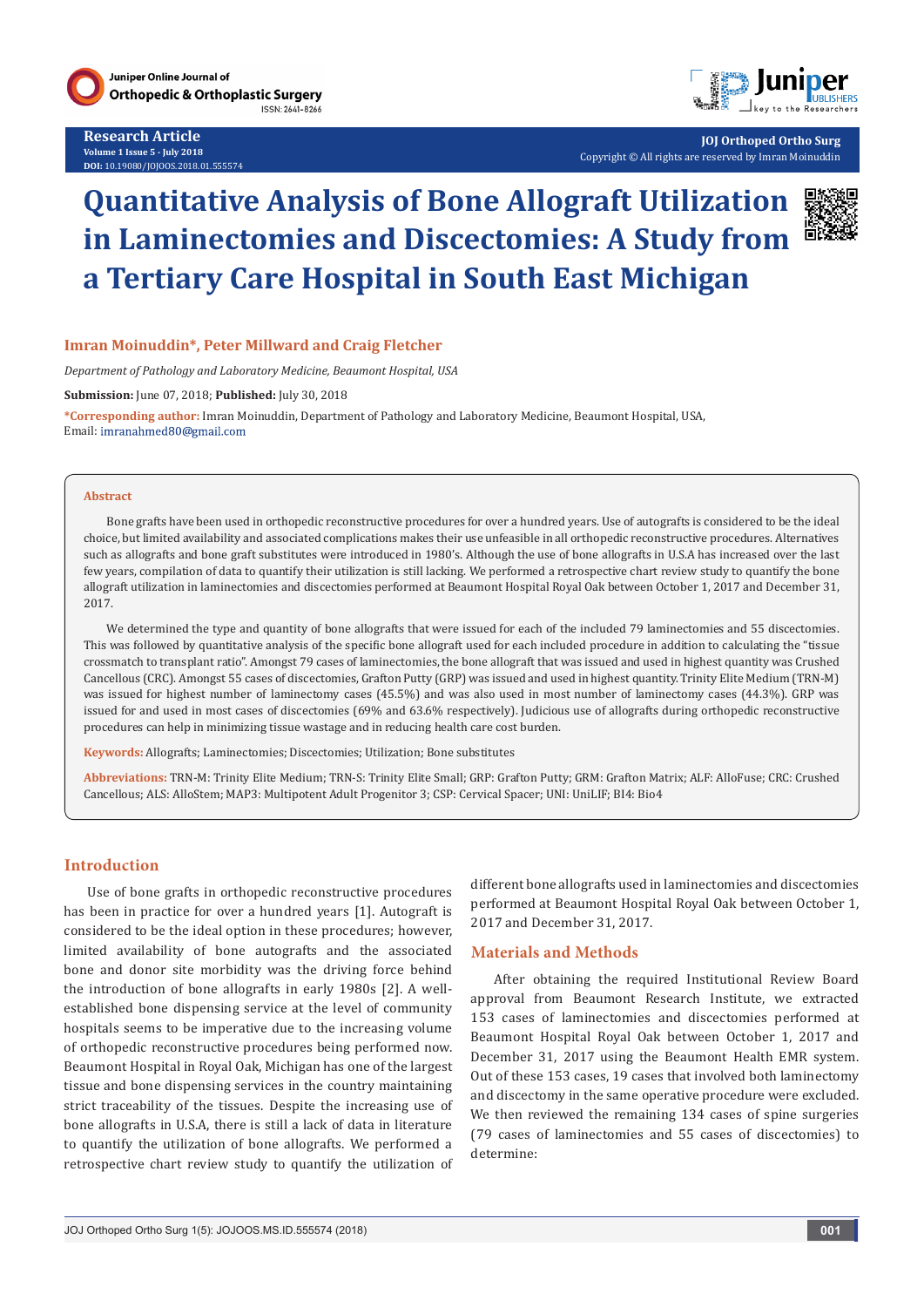1. The quantity and type of vendor specific bone allografts that were requested and issued for each of the 134 cases of laminectomies and discectomies,

2. The amount / quantity of the specific bone allograft that was used for each included procedure,

- 3. "Tissue crossmatch to transplant ratio" and
- 4. Tissue wastage.

Statistical analysis was performed by the biostatistics department at Beaumont Hospital Royal Oak using the chisquare for proportion comparisons to determine the association between the proportion of bone allografts used and the type of orthopedic procedure involved (laminectomies vs. discectomies).

### **Results**

The bone allograft that was issued and used in highest quantity in the 79 reviewed cases of laminectomies was Crushed Cancellous (CRC) followed by Trinity Elite Medium (TRN-M). A total of 127 CRC units were issued for laminectomies and out of these, 110 CRC units were used. In comparison, the bone allograft that was issued and used in highest quantity in the 55 reviewed cases of discectomies was Grafton Putty (GRP). A total of 74 units of GRP were issued for discectomies and out of these, 43 GRP units were used. A detailed breakdown of different allografts utilized in laminectomies and discectomies is shown is table 1 and table 2 respectively.

**Table 1:** Specific bone allograft utilization for laminectomies(n=79) according to quantity.

| <b>Allografts</b> | <b>TRN-M</b> | TRN-S | GRP | <b>GRM</b> | <b>ALF</b> | <b>CRC</b> |  |
|-------------------|--------------|-------|-----|------------|------------|------------|--|
| Issued            | 78           | 54    | 13  | 22         |            | 127        |  |
| Used              | 48           |       | 8   | 15         |            | 110        |  |
| Unused            | 30           | 45    |     |            |            | 17         |  |

TRN-M: Trinity Elite Medium; TRN-S: Trinity Elite Small; GRP: Grafton Putty; GRM: Grafton Matrix; ALF: AlloFuse; CRC: Crushed **Cancellous** 

**Table 2:** Specific bone allograft utilization for discectomies (n=55) according to quantity.

| <b>Allografts</b> | TRN-M | TRN-S | <b>GRP</b> | <b>GRM</b>     | <b>CRC</b> | <b>ALS</b> | MAP3 | CSP | <b>UNI</b> | <b>BI4</b> |
|-------------------|-------|-------|------------|----------------|------------|------------|------|-----|------------|------------|
| Issued            | 16    | q     | 74         | 5              | 16         |            |      |     | 23         |            |
| Used              | 13    | 5     | 43         | $\overline{4}$ | 14         |            |      |     | 0          |            |
| Unused            | 3     |       | 31         |                |            |            |      | 5   | 23         |            |

TRN-M: Trinity Medium; TRN-S: Trinity Small; GRP: Grafton Putty; GRM: Grafton Matrix; CRC: Crushed Cancellous; ALS: AlloStem; MAP3: Multipotent Adult Progenitor 3; CSP: Cervical Spacer; UNI: UniLIF; BI4: Bio4

Amongst the main bone allografts issued for laminectomies, more than 80% of issued CRC units were used; whereas close to 65% of issued units of TRN-M and GRM were used. Amongst the main bone allografts issued for discectomies, close to 90% of issued CRC units were used; whereas almost 80% of issued TRN-M units were used and almost 60% of issued GRP units were

used. Figures 1 & 2 represent percentage wise usage of different allografts in laminectomies and discectomies respectively. The unused units were returned back to our tissue service, except for those that got wasted after being issued for the procedure. Out of all the bone allografts issued for laminectomies, one TRN-M unit got wasted. Similarly, out of all the bone allografts issued for discectomies, one TRN-S unit got wasted (Figures 1 & 2).







Amongst the 79 reviewed cases of laminectomies, TRN-M either alone or in combination with another allograft was issued for most cases of laminectomies (36 out of 79 cases; 45.5%), followed by CRC either alone or in combination with another allograft (34 out of 79 cases; 43%). TRN-M either alone or in combination with another allograft was also the tissue that was used in most cases of laminectomies (35 out of 79 cases; 44.3%) followed by CRC (34 out of 79 cases; 43%). These findings are shown in (Figure 3).



**How to cite this article:** Imran Moinuddin, Peter Millward, Craig Fletcher. Quantitative Analysis of Bone Allograft Utilization in Laminectomies and Discectomies: A Study from a Tertiary Care Hospital in South East Michigan. JOJ Orthoped Ortho Surg. 2018; 1(5): 555574. DOI: [10.19080/JOJOOS.2018.01.555574](http://dx.doi.org/10.19080/JOJOOS.2018.01.555574
)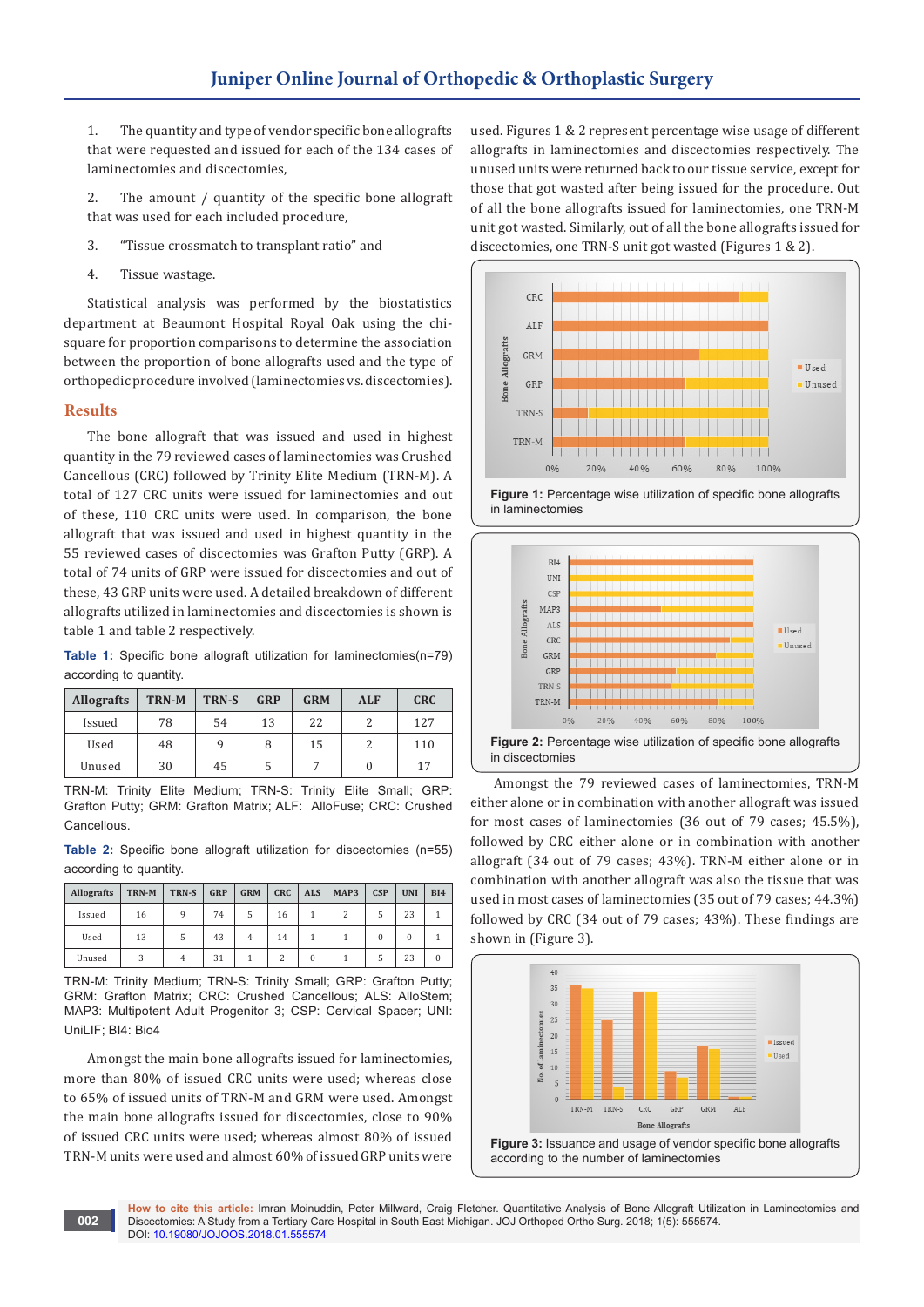Out of all bone allografts utilized in discectomies, GRP was issued for most cases of discectomies (38 out 55 cases; 69%); while ALS, BI4, CSP and UNI were each issued for least number of discectomies (1.8%). Out of all the bone allografts issued for discectomies, GRP was used in most number of discectomies (35 out 55 cases; 63.6%); while CSP and UNI were not used in any of the discectomy cases. These findings are shown in Figure 4.



#### **Discussion**

**003**

Bone grafts and bone graft substitutes are used to provide structural support and to augment bone healing. Autologous, allogeneic, and artificial bone grafts each have their own advantages and drawbacks. New operative techniques in addition to advancement in allografts and synthetic bone grafts over the last few decades have influenced the selection of bone grafts used in orthopedic reconstructive procedures [3]. Autologous bone graft is considered the prime option, but it still carries the risk of bone and donor site morbidity [4]. In addition, limited availability of autologous bone grafts is a barrier in their utilization particularly in orthopedic procedures that require large amounts of bone grafts [5]. Limited quantity of autologous bone grafts in addition to increasing number of orthopedic reconstructive procedures being performed now has led to a higher demand for bone allografts and bone graft substitutes. The number of bone grafting procedures performed each year in the United States is estimated to be around 500,000 to 600,000 [6]. Approximately 1400 products are available in the international market for use as bone fillers, but an optimal bone graft substitute with little or no associated complications and risks does not exist at this time [4]. Consensus regarding the use of a specific type of bone graft for any orthopedic procedure still does not exist [7].

Despite the increasing use of bone allografts in U.S.A, there is still a lack of data in literature to quantify the utilization of bone grafts. S Mohd et al. [2] in 2017 also acknowledged that there was still a lack of data to assess the awareness and understanding of orthopedic community about bone banking in Malaysia [2]. Results from an awareness survey conducted by S Mohd et al. [2] regarding tissue banking and bone grafts showed that 82.5% respondents were aware about tissue banking, however only 12.5% knew about the existence of tissue banks in Malaysia [2].

Meermans G et al. [8] in 2007 evaluated the indications and results of the allograft utilization from the local bone bank and concluded that out of 131 allografts stored in the bone bank, only 20 were discarded [8]. In our study, out of 295 bone allograft units issued for laminectomies, only one TRN-M unit got wasted. Similarly, out of 152 bone allograft units issued for discectomies, only one TRN-S unit got wasted. The concept of bone banking originated in early 20th century and bone allograft utilization has increased in popularity since then [9]. The need for establishment of bone bank in community hospitals is supported and justified by the increasing volume of orthopedic reconstructive procedures being performed in community hospitals over the last few years [10]. Community hospital bone banks can prove to be a very beneficial and cost-effective tool for the healthcare structure in general, if guidelines to ensure proper screening of donor bone and dependable preservation of bone grafts are followed strictly [10].

## **Conclusion**

Our study results showed that 4 main vendor specific bone allografts (CRC, TRN-M, TRN-S and GRM) were issued for laminectomies; whereas GRP was found to be the only main vendor specific bone allograft that was requested and issued for discectomies. Our study demonstrated that the "tissue crossmatch to transplant ratio" was 1.5 for laminectomies and 1.85 for discectomies. We conclude that judicious use of allografts during orthopedic reconstructive procedures and increased awareness about bone allografts amongst orthopedic and neurospine community can be helpful in minimizing the tissue wastage, thereby ensuring adequate availability of these tissues in addition to reducing the health care cost burden.

### **Conflict of Interest**

Authors do not have any potential conflict of interest.

### **References**

- 1. [Tomford WW \(2000\) Bone Allografts: Past, present and future. Cell and](https://link.springer.com/article/10.1023/A:1010158731885)  [Tissue Banking 1: 105-109.](https://link.springer.com/article/10.1023/A:1010158731885)
- 2. Mohd S, Yusof N, [Ramalingam S, Mansor A \(2017\) Knowledge on](https://www.ncbi.nlm.nih.gov/pubmed/29021871)  [Bone Banking among Participants in an Orthopaedic Conference: A](https://www.ncbi.nlm.nih.gov/pubmed/29021871)  [Preliminary Survey. Malays Orthop J 11\(2\): 1-6.](https://www.ncbi.nlm.nih.gov/pubmed/29021871)
- 3. [Kinaci A, Neuhaus V, Ring DC \(2014\). Trends in Bone Graft Use in the](https://www.ncbi.nlm.nih.gov/pubmed/25350620)  [United States. Orthopedics 37\(9\): 783-788.](https://www.ncbi.nlm.nih.gov/pubmed/25350620)
- 4. [Fischer CR, Cassilly R, Cantor W \(2013\) A systematic review of](https://www.ncbi.nlm.nih.gov/pubmed/23440339)  [comparative studies on bone graft alternatives for common spine](https://www.ncbi.nlm.nih.gov/pubmed/23440339)  [fusion procedures. Eur Spine J 22\(6\): 1423-1435.](https://www.ncbi.nlm.nih.gov/pubmed/23440339)
- 5. [Keating JF, McQueen MM \(2001\) Substitutes for autologous bone graft](https://www.ncbi.nlm.nih.gov/pubmed/11245534)  [in orthopaedic trauma. J Bone Joint Surg Br 83\(1\): 3-8.](https://www.ncbi.nlm.nih.gov/pubmed/11245534)
- 6. [Bucholz RW \(2002\) Nonallograft osteoconductive bone graft](https://www.ncbi.nlm.nih.gov/pubmed/11937865)  [Substitutes. Clin Orthop 395: 44-52.](https://www.ncbi.nlm.nih.gov/pubmed/11937865)
- 7. [Bostrom MP, Seigerman DA \(2005\) The clinical use of allografts,](https://www.ncbi.nlm.nih.gov/pmc/articles/PMC2504134/)  [demineralized bone matrices, synthetic bone graft substitutes and](https://www.ncbi.nlm.nih.gov/pmc/articles/PMC2504134/)  [osteoinductive growth factors: a survey study. HSS J 1\(1\): 9-18.](https://www.ncbi.nlm.nih.gov/pmc/articles/PMC2504134/)
- 8. [Meermans G,Roos J ,Hofkens L,Cheyns P \(2007\) Bone](https://www.ncbi.nlm.nih.gov/pubmed/18260489) banking in a [community hospital. Acta Orthop Belg](https://www.ncbi.nlm.nih.gov/pubmed/18260489) 73(6): 754-759.